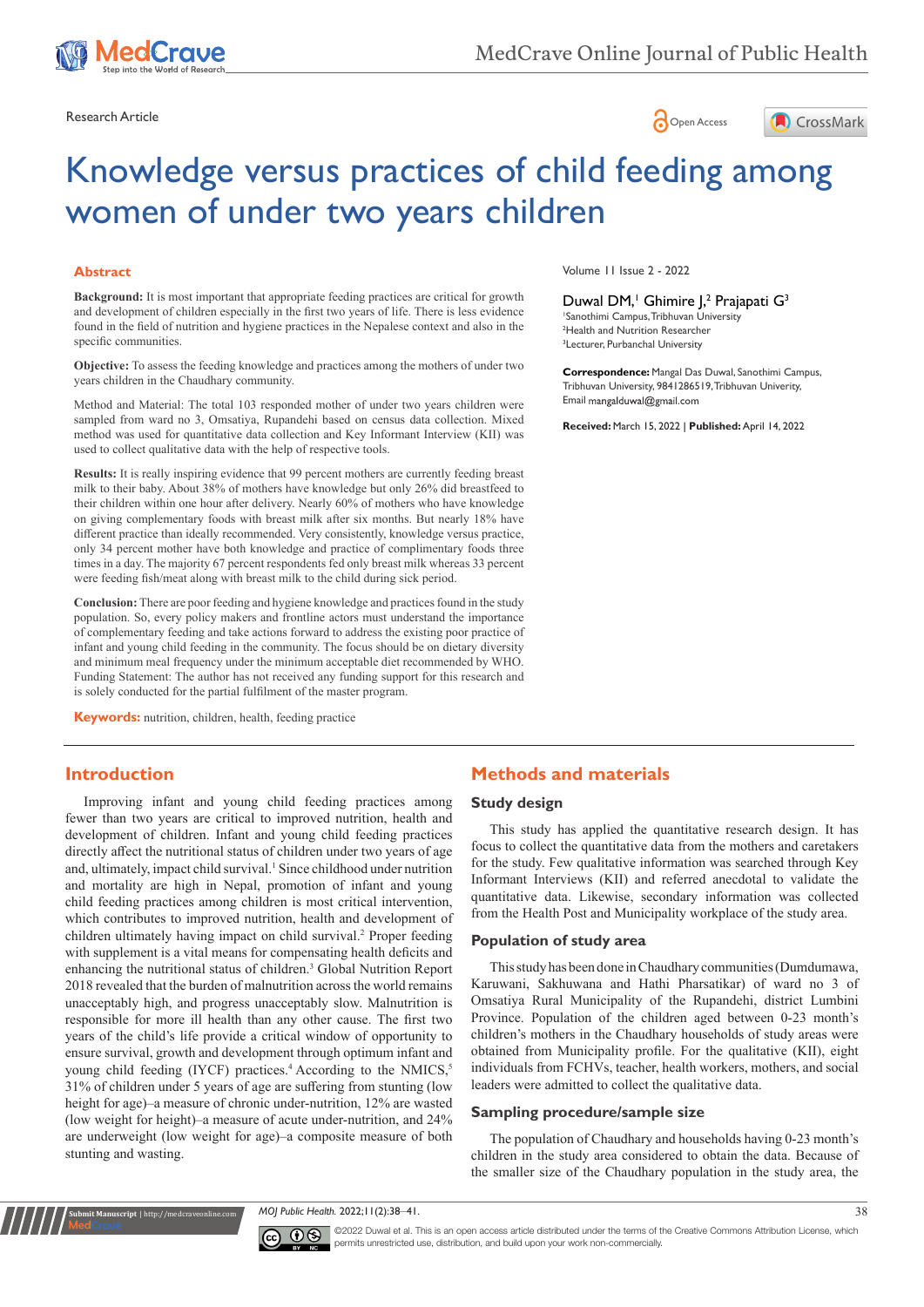census technique was used for the study to examine the knowledge and practices of child feeding. The researcher has visited ward office and health facilities to get the total number of children of under two years of age in the study area. Total 103 children of under two years of age were identified. Thus all 103 households were taken as sample size in the census.

**Table 1** Breastfeeding pattern, early initiation of breastfeeding-knowledge and practice

| <b>Currently breastfeeding</b>                                | <b>Number</b> | <b>Percent</b> |
|---------------------------------------------------------------|---------------|----------------|
| Yes                                                           | 102           | 99             |
| No                                                            |               |                |
| Total                                                         | 103           | 100            |
| Knowledge on Early initiation of breastfeeding after delivery |               |                |
| Within one hour                                               | 39            | 37.9           |
| After one hour                                                | 64            | 62.1           |
| Total                                                         | 103           | 100            |
| Practice of Early initiation of breastfeeding after delivery  |               |                |
| Within one hour                                               | 27            | 26.2           |
| After one hour                                                | 76            | 73.8           |
| Total                                                         | 103           | 100            |

#### **Data collection tools**

Household survey questionnaires were used as main tools for the quantitative data collection from mothers. Check list were used to take to observe hygiene practices. Open-ended questions (KII) were used for the qualitative data collection within the study. The questionnaires were developed during literature review, expert consultation and finalized by consulting with thesis supervisor.

# **Results and discussions**

## **Child Feeding Practices**

Feeding practices play a critical role in child development. Poor feeding practices can adversely impact the health and nutritional status of children, which in turn has dire consequences for their mental and physical development. Child feeding includes early initiation of breastfeeding, exclusive breast-feeding up to 6 months and complementary foods at six months onwards continuing breast feeding up to the age two years at least.

#### **Knowledge and practices on breast feeding**

Breast milk is the first immunization for the baby. Breast feeding is a first and safe food for children which provides sufficient nutrients and immunity power to protect from diseases, growth and development. The World Health Organization (WHO) recommends early initiation of breastfeeding and exclusive breastfeeding for six months. The data presented in the table 2 below shows really inspiring evidence that 99 percent mothers are currently feeding breast milk to their baby and only one percent mothers of the respondents couldn't feed breast milk to the child.

However, there is the inconsistency of practices against the knowledge on early initiation of breastfeeding within one hour after delivery. About 38% of mothers have knowledge but only 26% did breastfeed to their children within one hour after delivery. Apparently, most of the mothers who have no knowledge (62%) and practices (73.8%) for the early initiation of breast feeding. There are lower practices of breastfeeding within an hour of birth which is nationwide 55% shown inNDHS.<sup>6</sup>

*"There is the significant practice of early initiation of breastfeeding*  within one hour of delivery. However, few of mothers who are under

*treatment in the hospital or had surgery during delivery couldn't be initiate the breastfeeding to their child." -Health Worker*

*"Majority of the mother in our community feed their own children but they couldn't practice as we suggested frequency and diversity of feeding and hygiene due to their workload" - FCHV*

According to the participants of KII, which is triangulated with the quantitative information during the study that all mothers breast feed their children in the Chaudhary community. Both the quantitative and qualitative findings showed that the mothers/caretakers have poor knowledge and practices of early initiation of the breast feeding to their children.

#### Practics of breast fed a baby exclusively



**Figure 1** Percentage of knowledge and practice on exclusive breast feeding.



**Figure 2** Frequency of breast feeding in 24 hours.





Not applicable from 4 m onths from 5 m onths from 6 m onths from 7 m onths from 8 m onths

**Figure 3** Introducing complementary feeding.

#### **Exclusive breast feeding -knowledge vs. practice**

Exclusive breast feeding should be provided at least 8 to 12 times in a day for a child age at 6 months to ensure sufficiency. During this period, child growth is very high, double weight of birth weight of the child should gain till 6 months. High energy, protein, vitamins and other micro and macro nutrients are needed to maintain growth and development of the child during this period. Full nutritional

**Citation:** Duwal DM, Ghimire J, Prajapati G. Knowledge versus practices of child feeding among women of under two years children. *MOJ Public Health.* 2022;11(2):38‒41. DOI: [10.15406/mojph.2022.11.00372](https://doi.org/10.15406/mojph.2022.11.00372)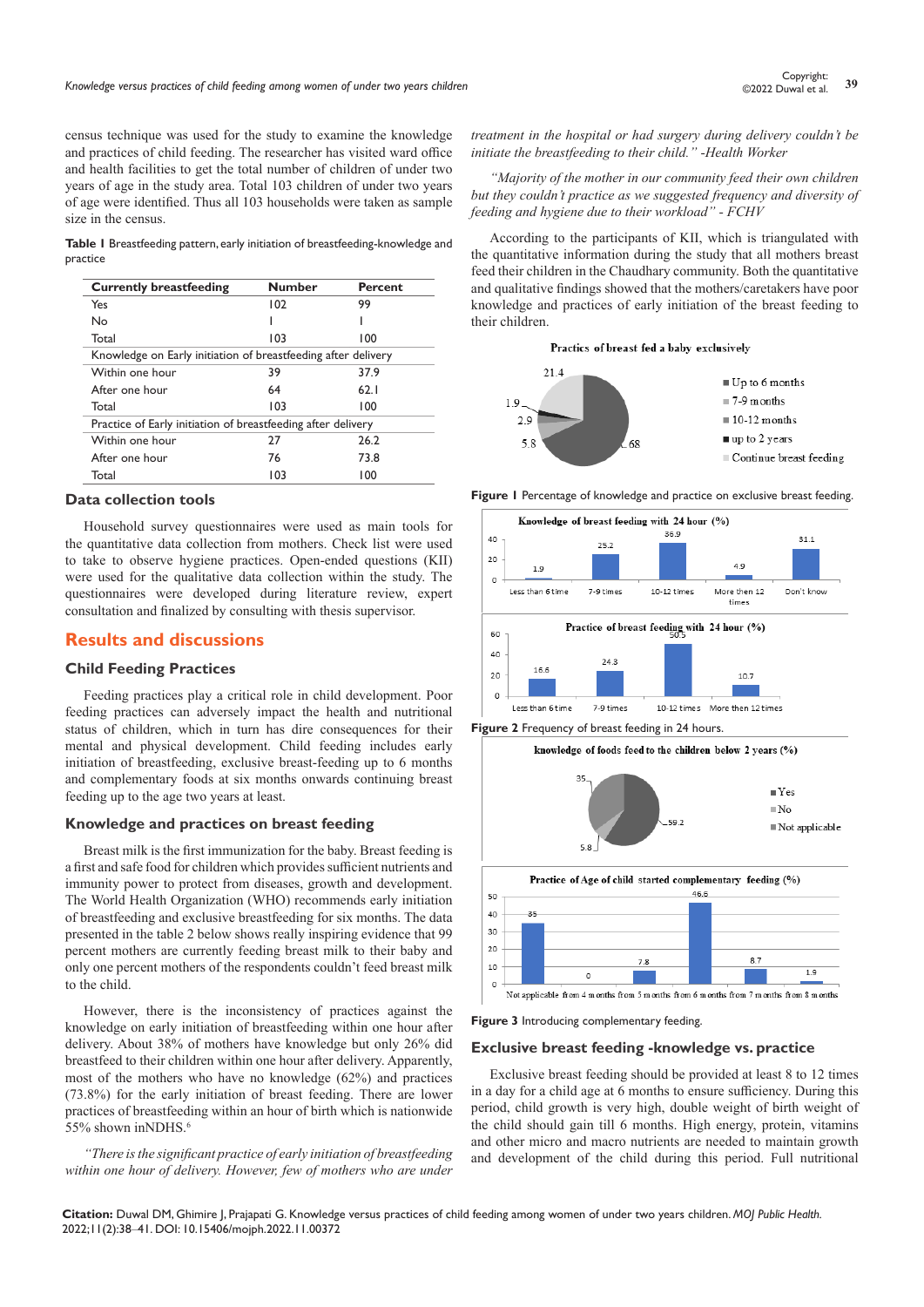requirements should be provided from breast milk by increasing frequency of breast feeding to the child before 6 months, other solid/ semisolid foods must be avoided during this period to prevent the child from harmful impact.



**Figure 4** Frequency of giving complementary foods.

Knowledge on exclusive breastfeeding up to 6 months is universally found in this study though the practice is only 68% which is slightly higher than (DHS 2016) 66% of the infants under age 6 months were found to be exclusively breastfed. The Key Informants have also explained that there is good practices of exclusive breastfeeding among Chaudhary families. They only feed extra foods after the six months of their children.

#### **Frequency of breast feeding – knowledge vs. practice**

Study reveals that although the fewer knowledge, higher the practices on frequency of breast-feeding which is good among Chaudhary families. They fed breast milk to their children as much as possible in a day. During research it was found that about 37 percent mothers have good knowledge, but slightly more than half of the mothers have been practicing the correct frequency of breastfeeding within 24 hours.

The mother requires enough time for breast feeding to their children. The below cross tabulation data shows that in Chaudhary community the mother got more time to breast feed their children in joint family compare to nuclear family. However, frequency of breast feeding has seen irregular, mostly depending on availability of time of the mothers to feed their children.

# **Complementary Feeding practices**

Complementary feeding is defined as the process starting when breast milk alone is no longer sufficient to meet the nutritional needs of the infant, and thus other foods and liquids are needed, to complement the breast milk. After six months, a child requires adequate complementary foods for normal growth. About 6 percent child mortality could be prevented by feeding safe and good quality complementary foods to the child on time (Lancet survival series 2003). However, even with complementary feeding, the child should continue to be breastfed for two years or more. The amount of food is increased gradually from 6 to 23 months, which is the period of transition to eating the regular family diet. This period is characterized by an increase in the prevalence of malnutrition because of poor feeding practices and infections.

# **Initiation of complementary feeding – knowledge vs. practice**

Timely initiation of quality complementary foods should be started to all children after 6 months of age. It should be continued along with breast milk according to their age to fulfil the child's nutritional requirements.

Nearly 60% of mothers who have knowledge on giving complementary foods with breast milk after six months. This is good knowledge which is needed for the children. However, still 7.8% mothers have responded at five months, followed by 8.7% in seven months and nearly 2% said from eight month. Thus nearly 18% have different practice than ideally recommended.

*"All villagers feed additional food to their children only after reaching six months of delivery. Particularly Jaulo would be the starting food for those children. The foods and vegetables are available in our own farm". –FCHV*

#### **Minimum meal frequency-knowledge vs. practice**

Children under two years of age need to be fed 5-6 times a day in addition to breast feeding. It must be remembered that inadequate feeding to the children during the first two years is the main cause of malnutrition. Frequency of giving complementary foods should be given according to age of the children to fulfil the body requirements. Three times complementary foods should be given for 6-9 months children, three times foods and one snack for  $9 - 12$  months and three times foods and two times snacks for  $12 - 24$  months. (Training Manual for Infant and Young child Feeding (IYFC) 2069,7 Very consistently, knowledge versus practice, above figure shows that only 34 percent mother have knowledge and practice of complimentary foods three times in a day. The recipients of foods twice a day and four times a day were higher in practice than knowledge.<sup>8-24</sup>

## **Conclusion**

Mothers have knowledge but fewer did breastfeed to their children within one hour after delivery. Apparently, most of the mothers who have not knowledge but practiced early initiation of breast feeding. Knowledge on exclusive breastfeeding up to six months is universal though the practice lower of the infants under age six months were found exclusively breastfed. Majority of mothers who have knowledge on giving complementary foods with breast milk after six months. Complementary feeding has found inadequate, and mothers didn't have adequate knowledge on child feeding. But some have different practice than ideally recommended. Less than half children are receiving rice, roti, cereals in their meal. Very consistently, knowledge and practice among mothers found regarding complimentary foods three times in a day. Though they know that higher frequency of complementary foods can help to child's growth and development and healthy, the frequency is not enough for the children in the study area. The majority respondents fed only breast milk whereas feeding fish/meat along with breast milk found lesser during sick period. Consciously, some respondents had reported to avoid junk food during sickness.

#### **Recommendations**

Every policy makers and frontline actors must understand the importance of complementary feeding and take actions forward to address the existing poor practice of infant and young child feeding in the community. The focus should be on dietary diversity and minimum meal frequency under the minimum acceptable diet recommended by WHO. A further study is recommended to assess the current nutritional status of below five years children in the Omsatiya to address the under nutrition in a timely manner.

#### **Acknowledgments**

None.

**Citation:** Duwal DM, Ghimire J, Prajapati G. Knowledge versus practices of child feeding among women of under two years children. *MOJ Public Health.* 2022;11(2):38‒41. DOI: [10.15406/mojph.2022.11.00372](https://doi.org/10.15406/mojph.2022.11.00372)